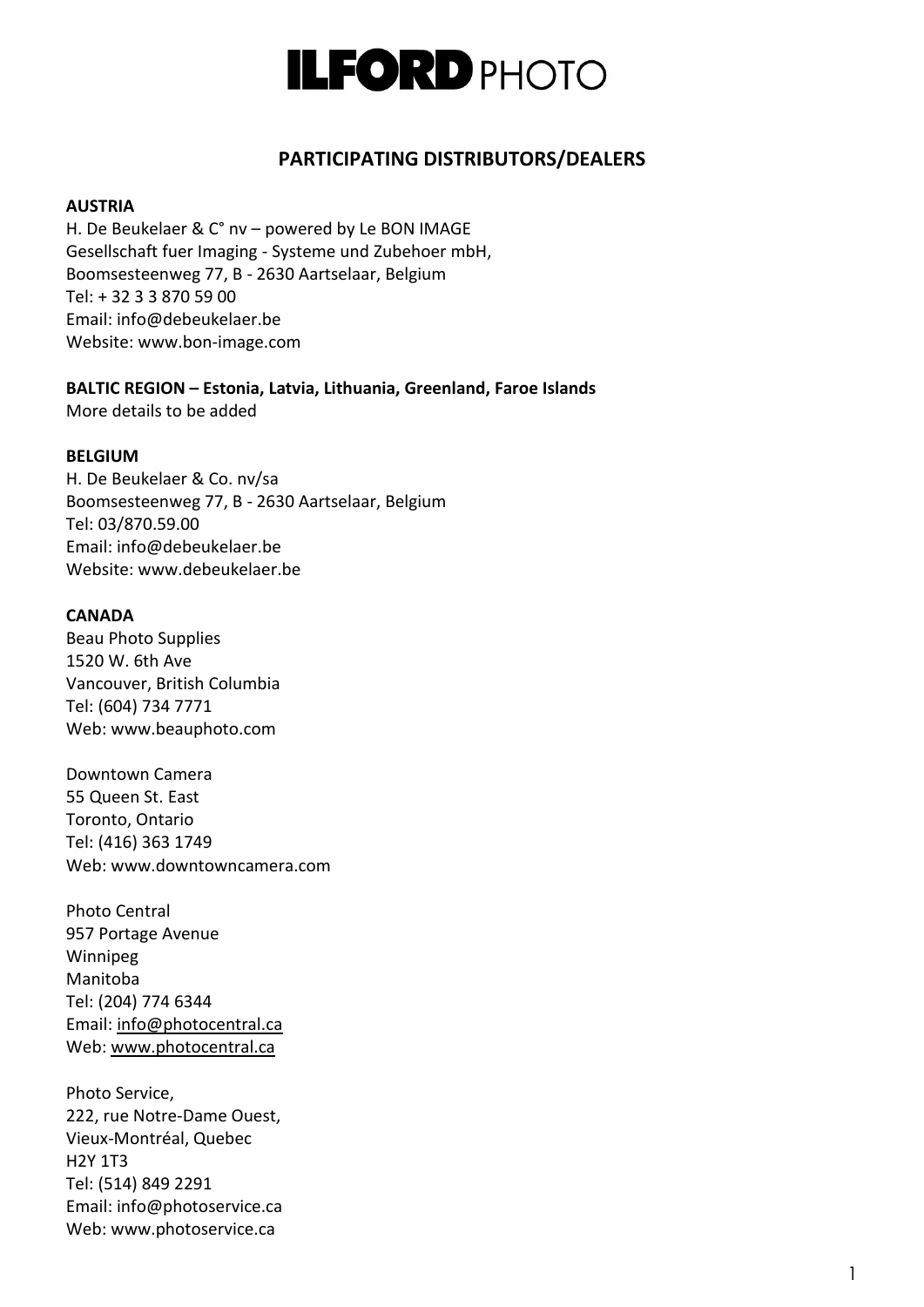Altronics Ltd 74 Broadway Corner Brook NL A2H 4C8 709 -634 -6351 Email: [shodder@altronicsltd.com](mailto:shodder@altronicsltd.com) Web: <u>[www.altronicsltd.com](http://www.altronicsltd.com/)</u>

The Camera Store 802 - 11th Ave SW Calgary, Alberta Tel: (403) 234 9935 Web: [www.thecamerastore.com](http://www.thecamerastore.com/)

McBain Camera 10805 107 Avenue N W Edmonton, AB T5H 0W9 Tel: (780 ) 420 040 4 Email: [sales.107ave@mcbaincamera.com](mailto:sales.107ave@mcbaincamera.com) Web: [www.mcbaincamera.com](http://www.mcbaincamera.com/)

McBain Camera 8882 170 Street NW #192 6 Edmonton, AB T5T 3J7 Tel: (780) 454 -292 9 Email: sales.wem@mcbaincamera.com Web: [www.mcbaincamera.com](http://www.mcbaincamera.com/)

McBain Camera 375 St albert Trail #115 St. Albert, AB T8N 3K8 Tel: (780) 458 -616 0 Email: [sales.sa@mcbaincamera.com](mailto:sales.sa@mcbaincamera.com) Web: [www.mcbaincamera.com](http://www.mcbaincamera.com/)

McBain Camera 5015 - 111 Street N W Edmonton, AB T6H 4M6 Tel: (780) 434 -087 3 Email: [sales.sg@mcbaincamera.com](mailto:sales.sg@mcbaincamera.com) Web: [www.mcbaincamera.com](http://www.mcbaincamera.com/)

McBain Camera 2020 Sherwood Dr #29 Sherwood Park, AB T8A 3H9 Tel: (780) 467 -415 6 Email: sales.sp@mcbaincamera.com Web: [www.mcbaincamera.com](http://www.mcbaincamera.com/)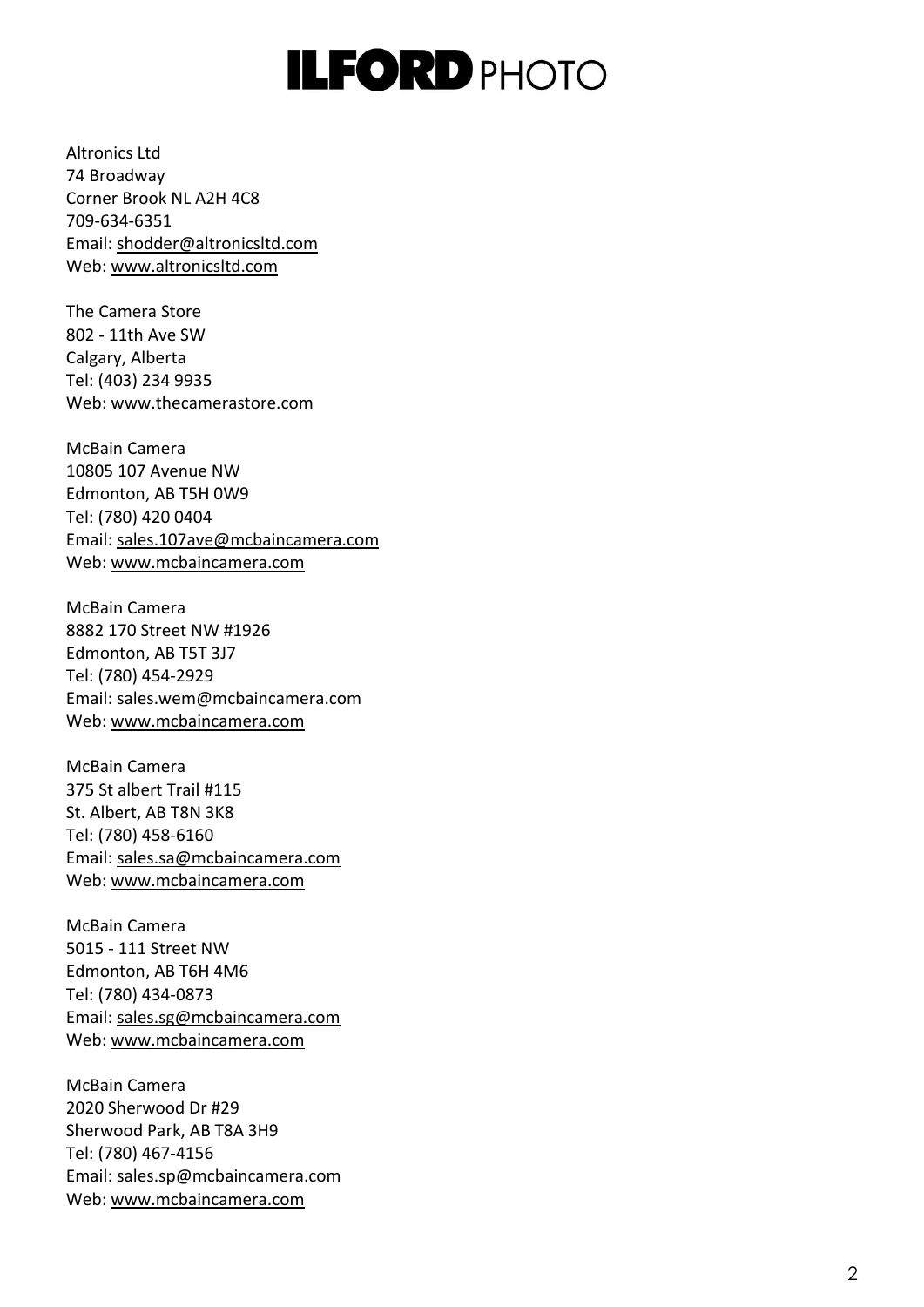

**CANADA cont .**

McBain Camera 5129 Alexander Way (48 St. ) Red Deer, AB T4N 1T1 Tel: (403) 341 -588 5 Email: [sales.reddeer@mcbaincamera.com](mailto:sales.reddeer@mcbaincamera.com) Web: [www.mcbaincamera.com](http://www.mcbaincamera.com/)

McBain Camera 1010 Mayor Magrath Dr S Lethbridge, AB T1K 2P8 Tel: (403) 329 -375 5 Email: [sales.lb@mcbaincamera.com](mailto:sales.lb@mcbaincamera.com) Web: [www.mcbaincamera.com](http://www.mcbaincamera.com/)

Don 's Photo 210 -2410 Dewdney Av e Regina, SK, S4R 1H 6 Tel: (306) 347 7887 Email: regina@donsphoto.ca Web: [www.donsphoto.com](http://www.donsphoto.com/)

Don 's Photo 1902 8<sup>th</sup> Street East Saskatoon, Saskatchewan S7H 0T7 Tel: (306) 934 3111 Email: saskatoon@donsphoto.ca Web: www.dons photo.co m

Don 's Photo 410 Portage Ave, Winnipeg, Manitiba R3C 0C7 Tel: (240) 942 3143 Email: 410portage@donsphoto.ca Web: [www.donsphoto.com](http://www.donsphoto.com/)

Don 's Photo 1839 Main Street Winnipeg, Manitoba R2V 2A4 Tel: (204) 942 7887 Email: sales@donsphoto.ca Web: [www.donsphoto.com](http://www.donsphoto.com/)

The Lab <https://www.thelabvancouver.com/> 295 E 2nd Ave Vancouver BC, V5T 1B8 604 -876 -1737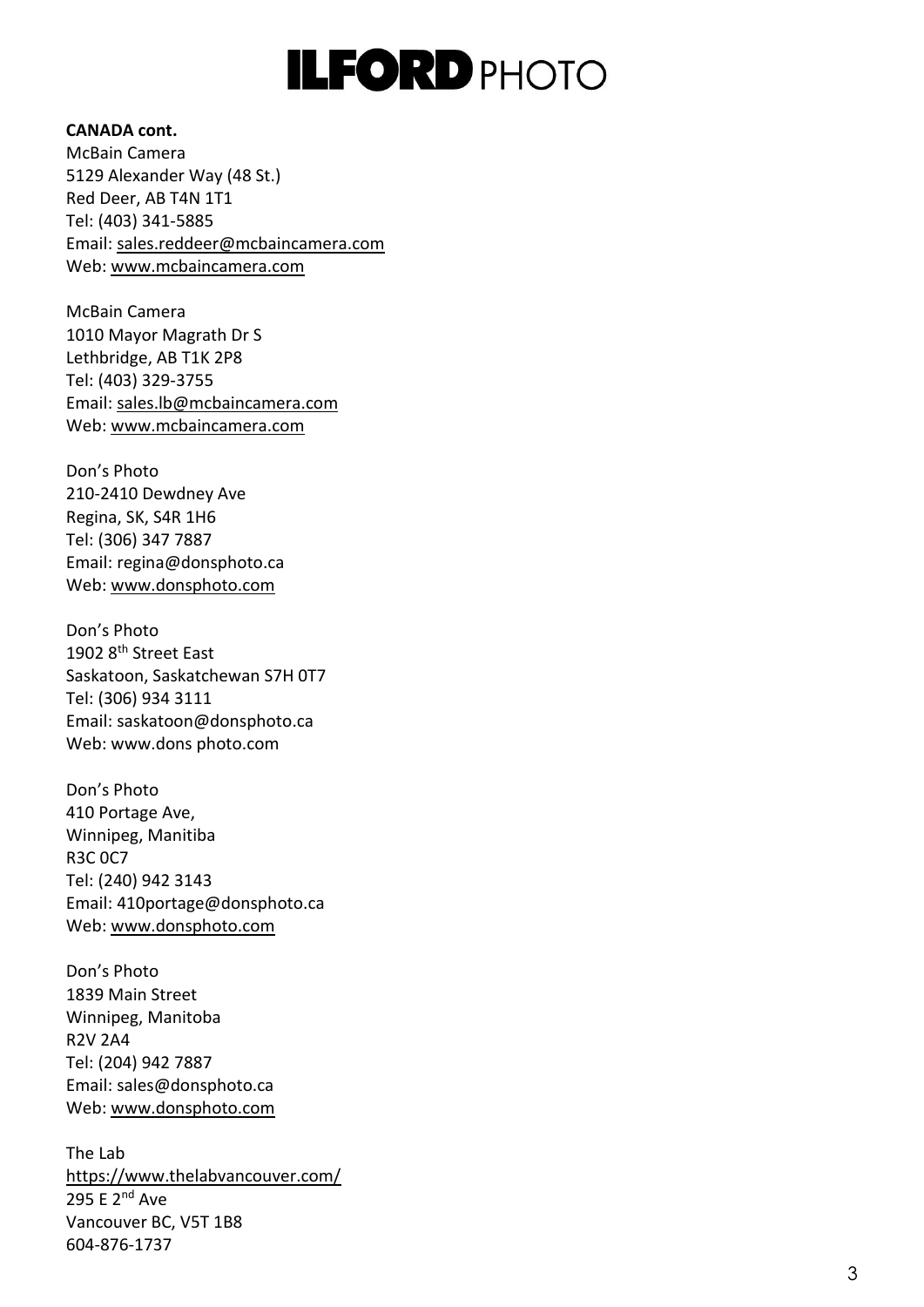### **CANADA cont .**

The Film Experience 107B Morrison Road Longview, Alberta T0L 1H0 <https://filmexperiencecamerastore.com/> [prairielightcorp@gmail.com](mailto:prairielightcorp@gmail.com) 403 -982 -4272

#### **CHINA**

Beijing HHC International Trading Co., Ltd., 3-119, Tang Village 5<sup>th</sup> Courtyard, Guangqu East Road, Chaoyang District Beijing 100124 Tel: 86 -10 -6588 -5200 Fax: 8 6 -10 -6588 -2500 Email: info@hhc[-china.com](mailto:info@hhc-china.com)

Hangzhou Heibaidiyishi Photographic Art Centre 67 -5, Xunzhuang, Liangzhu Cul ture Residence, 311113 Yuhang, Hangzhou City, Zhejiang Province. Tel: 86 13588003452 Email: [zyb19763261@163.com](mailto:zyb19763261@163.com) Web: [www.shop35411899.taobao.com](http://www.shop35411899.taobao.com/)

## **CZECH REPUBLI C**

FOMEI a.s. Machkova 587, 500 11 Hradec Králové, Czech Republic Tel: 49 50 56 500 Email: info@fomei.com Web: [www.fomei.com](http://www.fomei.com/)

#### **DENMARK**

One Of Many Cameras Gråbrødretorv 4, 1154 København, Web:<https://oneofmanycameras.com/>

## **F INLAND**

Kameratori Oy Kyttälänkatu 1 33100 Tampere Email [info@kameratori.fi](mailto:info@kameratori.fi) Web:<https://kameratori.fi/>

Kameratori O y Aleksis Kiven katu 17a. 00510 Helsinki Email: [helsinki@kameratori.fi](mailto:helsinki@kameratori.fi) Web: <https://kameratori.fi/>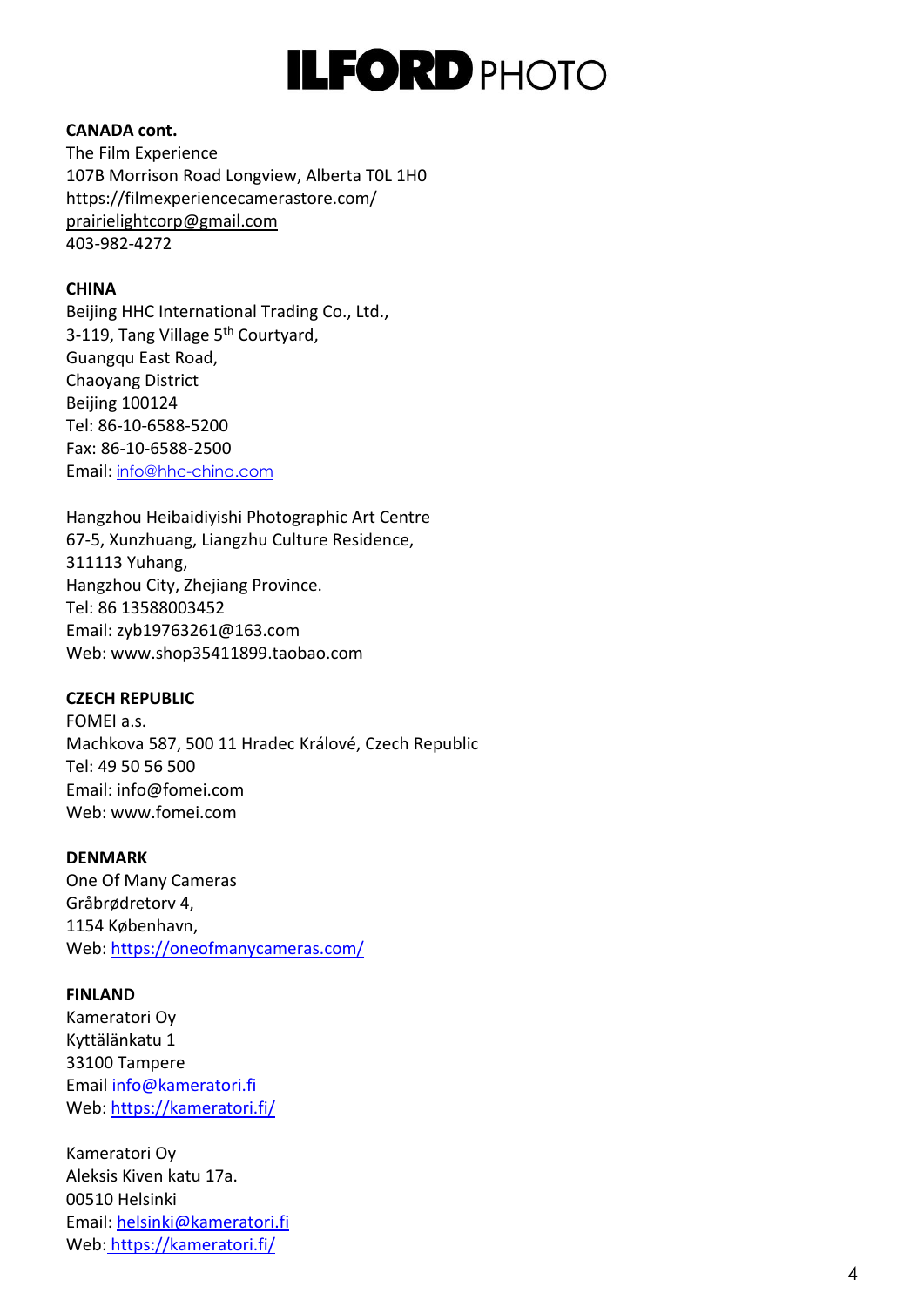#### **FRANCE**

LUMIERE IMAGING France Tour Suisse, 1 boulevard Vivier Merle, 69443 LYON Cedex 3, France Tel: 00 33 (0)4 26 29 85 61. Contact: Frédéric Monnot Web: [www.lumiere-imaging.fr](http://www.lumiere-imaging.fr/)

#### **GERMANY**

H. De Beukelaer & C° nv – powered by Le BON IMAGE Gesellschaft fuer Imaging - Systeme und Zubehoer mbH, Boomsesteenweg 77, B - 2630 Aartselaar, Belgium Tel: + 32 3 3 870 59 00 Email: info@debeukelaer.be Web: [www.bon-image.com](http://www.bon-image.com/)

#### **ITALY**

Labitalia Distribution srl Via Piave 20, 21040 Sumirago, Italy Tel. 0039 0331 909909 Email: [info@labitalia-distribution.com](mailto:info@labitalia-distribution.com) Web: www.labitalia-distribution.com

#### **JAPAN**

Cyber Graphics Corporation 4A Suzuno-Bldg., 11 kandakonya-cho, Chiyoda-ku, Tokyo 101-0035 Tel: 81 3 3526 2586 Web: [www.cybergraphics.co.jp](../ULF%202019/www.cybergraphics.co.jp)

#### **HONG KONG**

Camera Film Photo Limited Unit A, 5/F Gee Hing Chang Building 16 Cheung Yue Street Cheung Sha Wan Kowloon Tel: (852) 3955 2211 Email: sales@camerafilmphoto.com Web:<https://camerafilmphoto.com/>

#### **NORWAY**

Oslo Foto AS Stortorvet 10, 0155 Oslo Norway Web: [https://oslofoto.as](https://oslofoto.as/)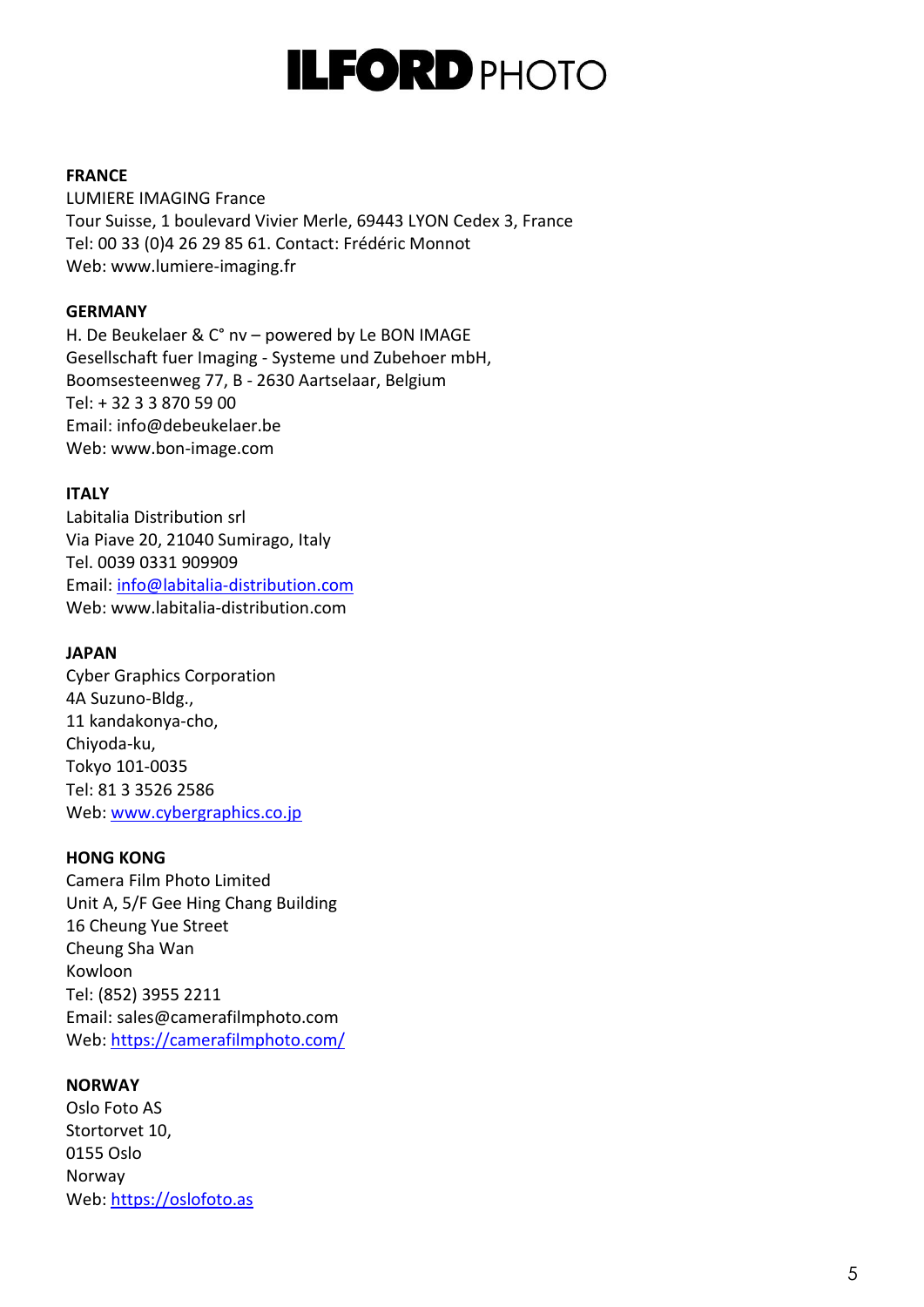#### **POLAND**

Medikon Polska Sp. z o.o. ul. Cyklamenów 7 04-798 Warszawa, Poland Tel: +48 22 8721367 Email: m.zurawski@medikon.pl Web: [www.medikon.pl](http://www.medikon.pl/)

### **RUSSIA**

PhotoSale, LLC 5 Donskoy proezd, building15, stroenie 3,119334, Moscow, Russia Tel: 7 - (495) - 234 9915 Email: [zakaz@photosale.ru](mailto:info@photosale.ru) Web: www.photosale.ru

#### **SLOVAKIA**

Fomei Slovakia s.r.o. Za kasárnou 1 831 03 Bratislava 2, Slovakia Tel: +421 244 450 339 Email: info@fomei.sk Web: www.fomei.com

#### **SWITZERLAND**

SCHÖNI IMAGING Fotodistribution Friedhofweg 4 3303 Jegenstorf Switzerland phone +41 31 511 31 41 | fax +41 31 511 31 42 E-mail: [order@schoeni-imaging.ch](mailto:order@schoeni-imaging.ch) Web: [www.schoeni-imaging.ch](http://www.schoeni-imaging.ch/)

H. De Beukelaer & C° nv – powered by Le BON IMAGE Gesellschaft fuer Imaging - Systeme und Zubehoer mbH, Boomsesteenweg 77, B - 2630 Aartselaar, Belgium Tel: + 32 3 3 870 59 00 Email: info@debeukelaer.be Web: [www.bon-image.com](http://www.bon-image.com/)

#### **TAIWAN**

Linch Industrial Co., Ltd No.16, Boai Rd., Zhongzheng Dist., Taipwi, Taiwan 10043 Tel: +886-(0)2-2311-8332 Email: [lin.elsie@gmail.com](mailto:lin.elsie@gmail.com) Website: [www.linlife.com.tw](http://www.linlife.com.tw/)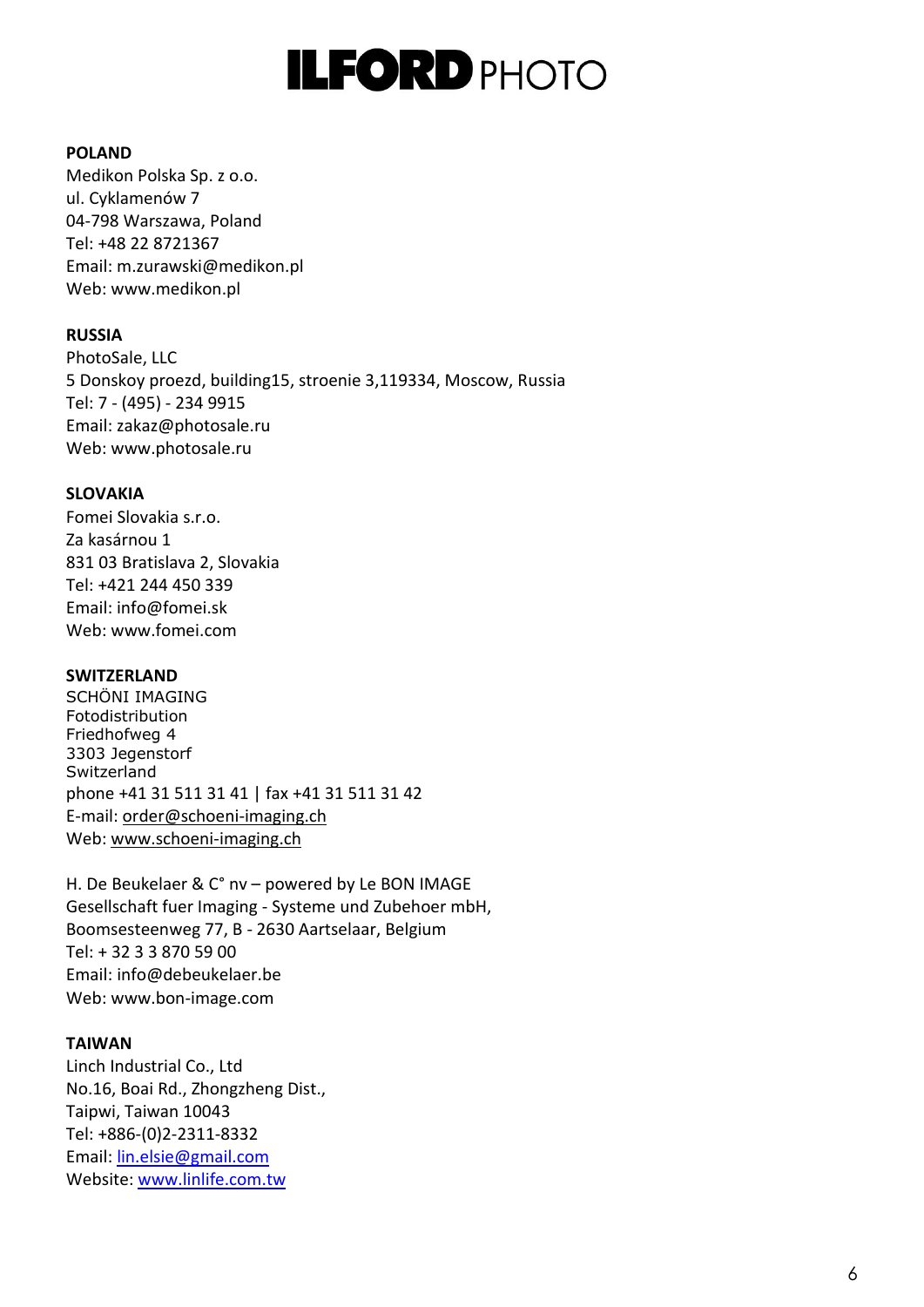#### **THE NETHERLANDS**

H. De Beukelaer & C° nv Boomsesteenweg 77, B - 2630 Aartselaar, Belgiu m Tel: + 32 3 3 870 59 00 Email: info@debeukelaer.be Website: [www.debeukelaerbv.nl](http://www.debeukelaerbv.nl/)

### **UK**

Ag Photographic Unit 6, Phoenix Business Park Avenue Road, Aston Birmingham B7 4N U Tel: 0121 366 0016 Email: sales@ag -photographic.co.uk Web: www.ag [-photographic.co.u](http://www.ag-photographic.co.uk/) k

Keyphoto Limite d Unit 8, Allied Business Centre Coldharbour Lane Harpenden, Hertfordshire AL5 4UT Tel: 01582 460461 Email: services@keyphoto.com Web: [www.keyphoto.com](http://www.keyphoto.com/)

Morco College Farmhouse Cromwell Newark, Nottinghamshire NG23 6JE Tel: 01636 823922 Email: sales@morco.uk.com Web: [www.morco.uk.com](http://www.morco.uk.com/)

Parallax Photographic Coop Ltd International House, 6 Canterbury Crescent London SW9 7QD Tel:020 8004 8648 Email: [info@parallaxphotogr](mailto:info@parallaxphotographic.coop)aphic.coop Web: www.parallaxphotographic.coop/

Process Supplies (London) Ltd 13 - 25 Mount Pleasant London, WC1X 0AR Tel: 0207 837 2179 Email: sales@process -supplies.co.uk Web: [www.processuk.net](http://www.process-uk.net/)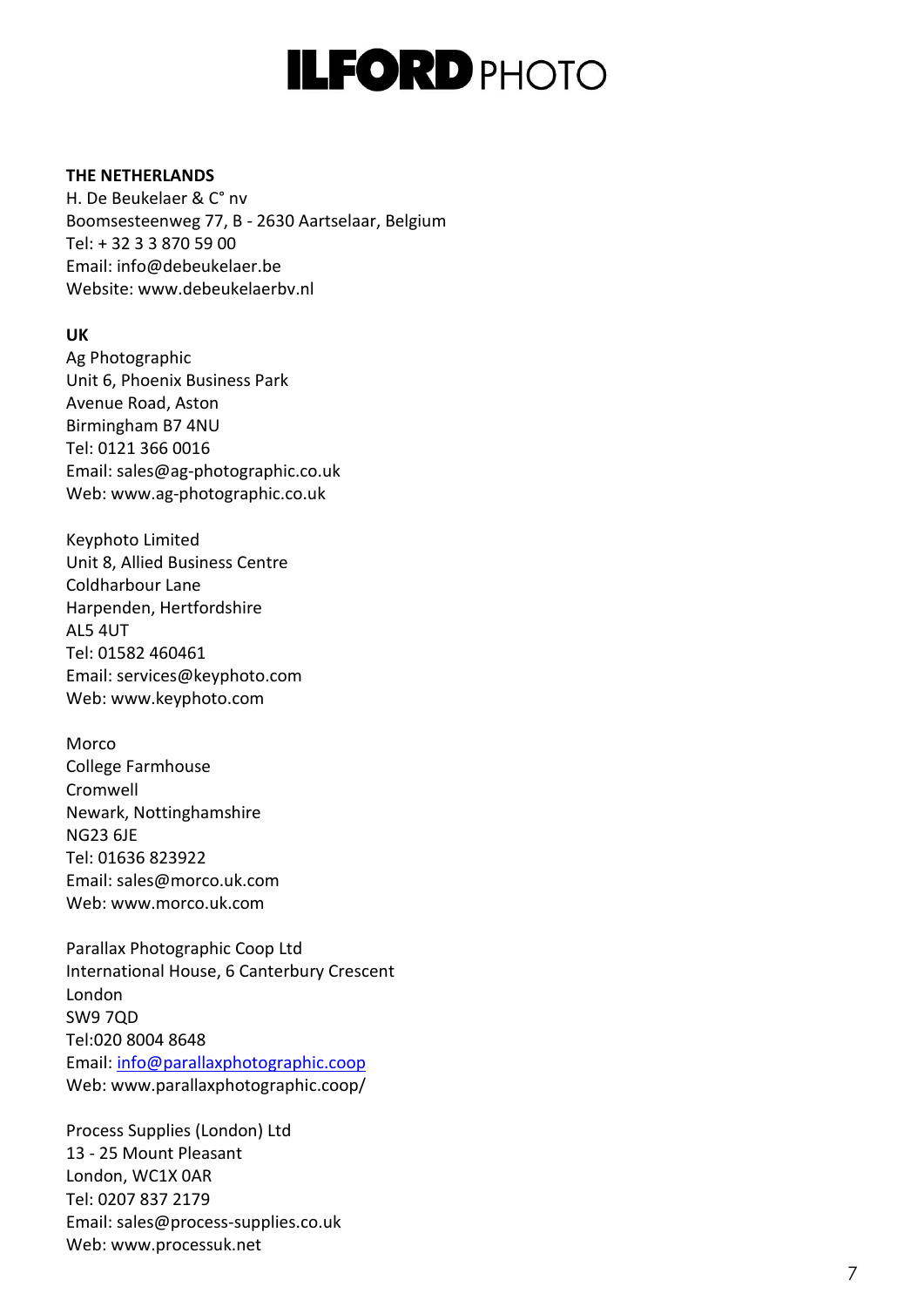Silverprint Ltd Unit 26 Albany Park, Cabot Lane, Poole BH17 7BX Tel: 01202 051180 Email: [sales@silverprint.co.uk](mailto:sales@silverprint.co.uk) Web: [www.silverprint.co.uk](http://www.silverprint.co.uk/)

Walker Cameras Hen Dee Old Sealand Road Sealand ,Flintshire North Wales CH1 6B R Tel: 01244 881755 Email: mike@walkercameras.com Web: [www.walkercameras.com](http://www.walkercameras.com/) Web: [www.largeformatfilm.com](http://www.largeformatfilm.com/)

## **USA**

Badger Graphic Sales , 1225 Delanglade St. Kaukana, WI 54130 Phone: 920 -766 -9332 Email: info@badgergraphic.com Web: [www.badgergraphic.com](http://www.badgergraphic.com/)

Blue Moon Camera and Machine 8417 North Lombard Street Portland, Oregon 97203 Phone: 503.978.0333 Web: [www.bluemooncamera.com](http://www.bluemooncamera.com/)

Fotocare 41 W. 22nd. St. New York, NY 10011 Phone: 212 -741 -2990 Web: [www.fotocare.com](http://www.fotocare.com/)

Freestyle Photo & Imaging Supplies 12231 Florence Ave. Santa Fe Springs, CA 90670 Phone: 800 -292 -6137 Email: [info@freestylephoto.biz](mailto:info@freestylephoto.biz) Web: [www.freestylephoto.biz](http://www.freestylephoto.biz/)

Glass Key Photo 1230 Sutter Street San Francisco, CA 94109 Phone: 415 -829 -99 4 6 Web: [www.glasskeyphoto.com](http://www.glasskeyphoto.com/)